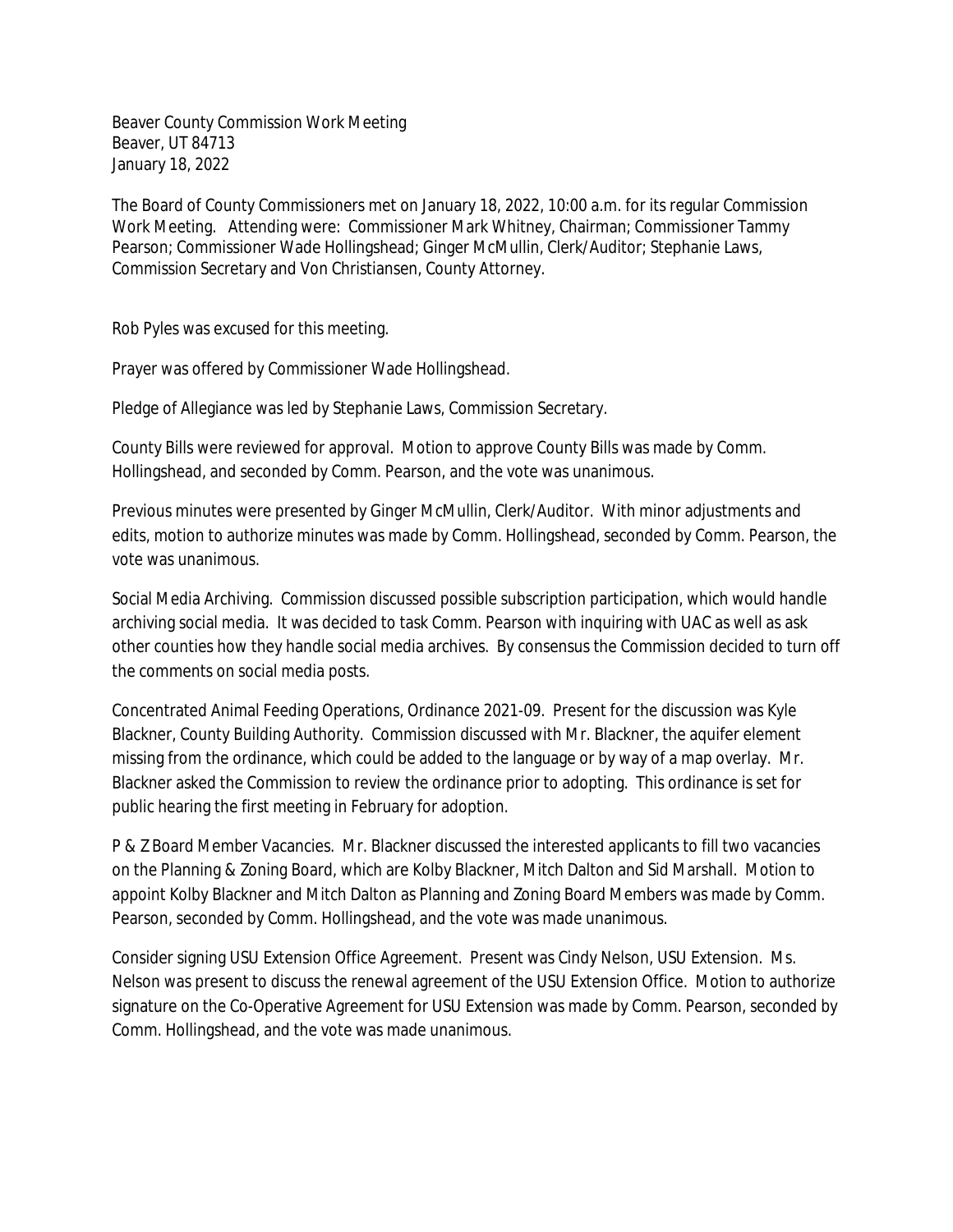Consider Signing Opioid Settlement Agreement. Present was Von Christiansen, County Attorney. Mr. Christiansen discussed the proposed opioid settlement agreement. It was decided, this will be discussed at a later date.

Consider signing Indigent Defense Application. Present was Von Christiansen, County Attorney. Mr. Christiansen discussed the Indigent Defense Application for the indigent case currently being litigated in Beaver County. Motion to authorize signature on the Capital Defense Fund application was made by Comm. Hollingshead, seconded by Comm. Pearson, and the vote was made unanimous.

Motion to enter into closed session for the purpose of discussing the character, professional competence, or physical or mental health of an individual; discuss strategy for pending or reasonably imminent litigation, real property negotiation, was made by Comm. Hollingshead, seconded by Comm. Pearson, and the vote was made unanimous. Roll call vote Comm. Pearson "aye", Comm. Whitney "aye", Comm. Hollingshead "aye".

Closed session declared closed by Comm. Whitney.

## Lunch

Short Term Military Leave. Present was Heidi Eyre, HR Director. Ms. Eyre discussed the policy on Short Term Military Leave and the lack of language in County policy regarding accrued leave time usage during military leave time. It was the consensus of the Commission to allow short term military leave to include the language for accrued leave time usage and in-lieu, this will include at least 32 hours leave usage for benefits coverage. Motion to allow an exception to the personnel policy to allow for usage of leave time to be paid while on military leave was made by Comm. Pearson, seconded by Comm. Hollingshead, and the vote was unanimous.

Update on Minersville Reservoir Upgrade. Present were Darrel Davis, Maintenance Supervisor; Jennifer Marshall, Lake Manager. Mr. Davis was present to update the Commission on the improvements made on the Minersville Lake project. Mr. Davis discussed the paint bids received for the cabanas and pay station, these items will be contracted out for painting. It was also stated that David Cartwright will paint the new cabins. Commission discussed the improvements with Mr. Davis & Ms. Marshall at the fairgrounds, and the new installation and upgrade of the bleachers and overhang cover.

Economic Development Update. Mr. Pyles was excused for this meeting. Ms. Laws reported on the economic development activity, in regards to grants that has been applied for, which included County housing and broadband expenditures.

Tourism Update. Ms. Evans was excused for this meeting. Comm. Hollingshead reported in Ms. Evans absence. Comm. Hollingshead reported on Vista Works activity; TRT and Restaurant Taxes and the increase in revenue from 2021. Comm. Hollingshead shared the event scheduled for Thursday, January 20<sup>th</sup>, which will be pie and a town hall meeting regarding tourism marketing.